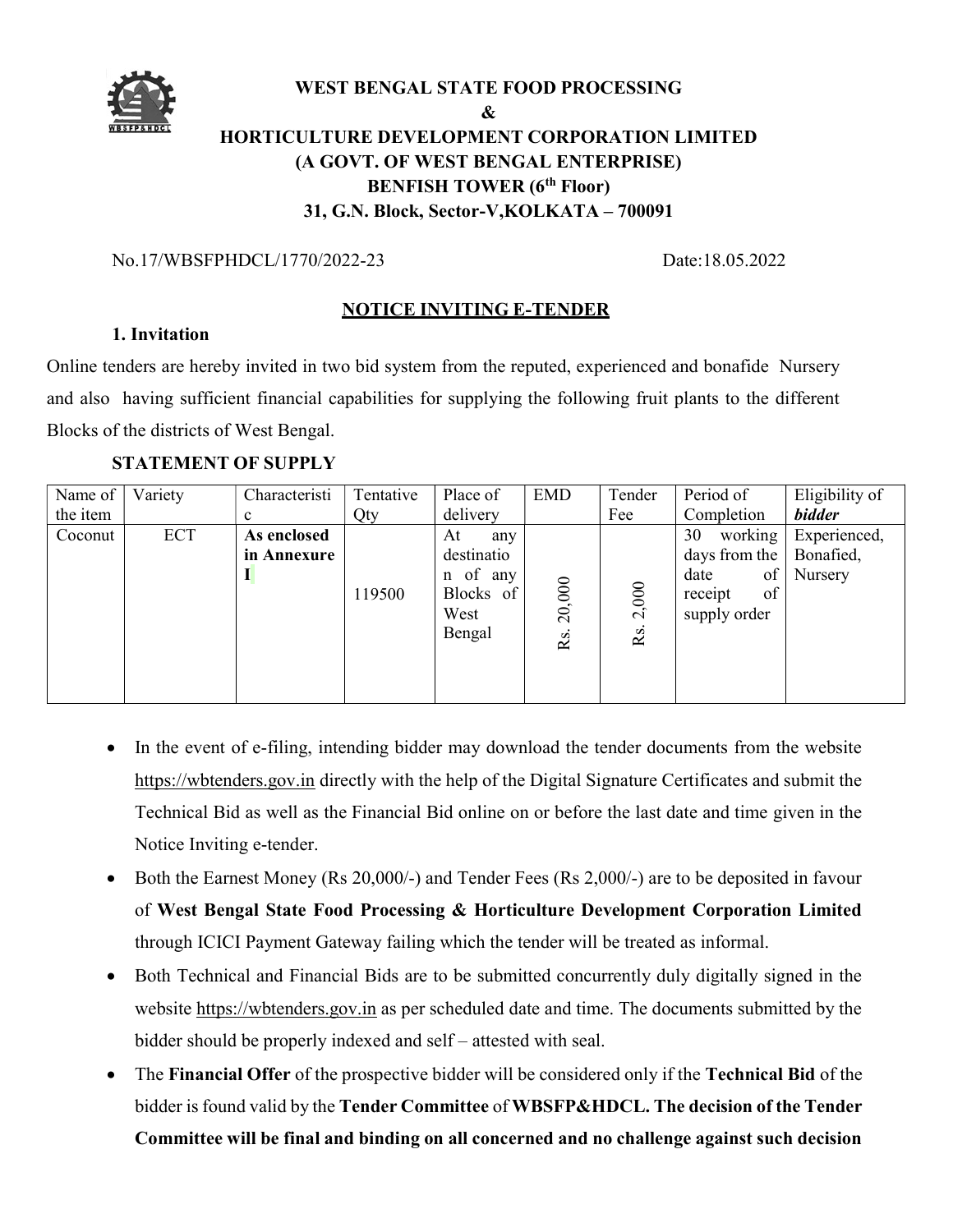will be entertained.

## Date and Time Schedule

| SI. | <b>PARTICULARS</b>                                                                   | <b>DATE &amp; TIME</b>  |  |  |  |
|-----|--------------------------------------------------------------------------------------|-------------------------|--|--|--|
| No. |                                                                                      |                         |  |  |  |
| 1.  | Date of uploading (Publishing) of N.I.T. and other<br>Documents (Online)             | 18.05.2022              |  |  |  |
| 2.  | Documents download start date (Online)                                               | 18.05.2022              |  |  |  |
| 3.  | Bid proposal submission start date (Online)                                          | 18.05.2022              |  |  |  |
| 4.  | Pre Bid Meeting                                                                      | 31.05.2022 at 2 P.M.    |  |  |  |
| 5.  | Documents download end date (Online)                                                 | 08.06.2022 up to 2 P.M. |  |  |  |
| 6.  | Bid proposal Submission end date (Online)                                            | 08.06.2022 up to 2 P.M. |  |  |  |
| 7.  | Date & Time of opening of technical bids                                             | 10.06.2022 at 2 P.M.    |  |  |  |
|     | (Online)                                                                             |                         |  |  |  |
|     | The tenderer should lodge objection to the tender inviting authority within two days |                         |  |  |  |
| 8   | (48 hours) from the date of publication of list of technically qualified bidders and |                         |  |  |  |
|     | beyond that time schedule no objection will be entertained by the authority          |                         |  |  |  |

## 2. Eligibility criteria for participation in the Tender

- i. Experienced bonafied Nurseries
- ii. The prospective Bidder should have credential for supply of horticultural saplings of an amount not less than Rs 10 lakhs in any two years, either singly or cumulatively within the last five completed financial years i.e. F.Y. 2017-18, 2018-19 ,2019-20 , 2020-21 & 2021- 22 to any State/ Central Government Organizations or State/ Central Govt. Undertakings or Statutory Bodies or Local Bodies or Parastatals.
- iii. The Bidder must submit the copy of the Payment Certificate or Work Completion Certificate, as the case may be, issued under the signature of the Competent Authority for supplying the Horticultural Sapling. The said Certificate should contain the particulars of the items supplied, period of supply and the total value of supply.
- iv. The minimum turnover of the Bidder should be at least Rs. 10,00,000/- per annum in any year within last five completed financial years,.
- v. Profit& Loss Statements and Balance Sheets for three years within the period from 2017-

2  $\Box$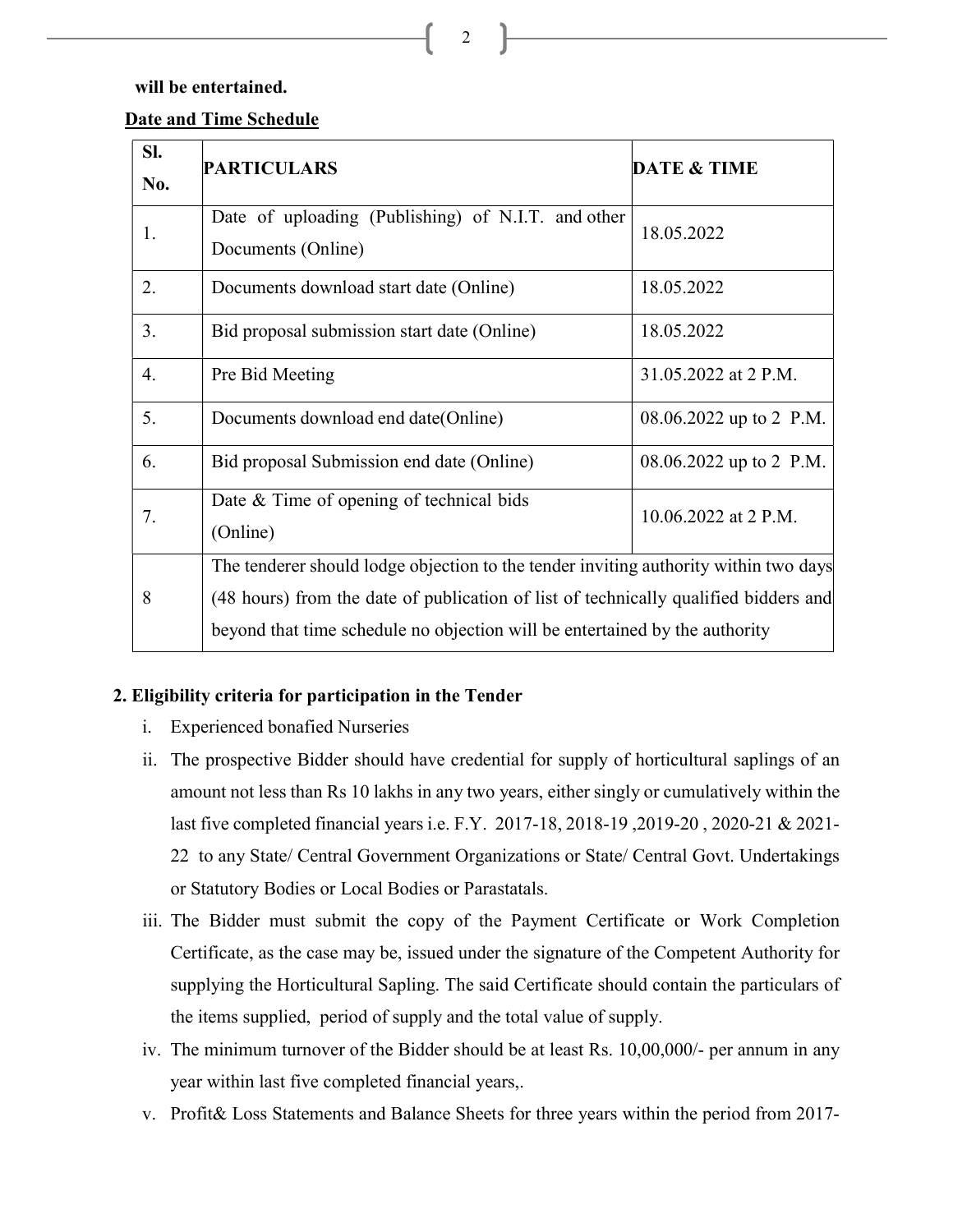$\overline{\phantom{a}3\phantom{a}}$ 

18, 2018-19 ,2019-20 , 2020-21 & 2021-22

- vi. Location of the nursery should be furnished by the Bidder in Annexure II.
- vii. The prospective Bidders must have the following documents in support of their Technical Qualification:
	- $\bullet$  PAN
	- Professional Tax for the period FY 2021-22 or 2022-23
	- Trade license/ Certificate of Enlistment (valid upto 31.03.2022)
	- IT return of the 3 Financial Years within the period from 2017-18, 2018-19, 2019-20 , 2020-21 & 2021-22
	- Profit & Loss Statements and Balance Sheets for three years within the period from 2017-18, 2018-19 ,2019-20 , 2020-21 & 2021-22

## 3. Collection of Bid Documents

The bidder can search ad download the NIT and Tender Documents electronically from the computer once he logs on to the website, as mentioned, using the Digital Signature Certificate. This is the only mode of collection of Tender Document.

#### 4. Submission of Tender

Tender are to be submitted online only, on the e-tendering portal in the stated folders, one is Technical Bid and the other is Financial Bid, before the scheduled date and time using a valid Digital Signature Certificate.

#### 5. Mandatory documents requirement

## A. For Technical Proposal

The technical proposal shall contain the signed and scanned copies of the following:

- i. NIT with all terms and conditions
- ii. Application in Annexure II
- iii. Undertaking in prescribed format
- iv. Earnest Money Deposit and Tender Fees, as deposited through ICICI Bank Payment Gateway
- v. PAN
- vi. Professional Tax for the period FY 2021-22/2022-23
- vii. Trade license/ Certificate of Enlistment (valid upto 31.03.2022)
- viii. IT return of the 3 Financial Years within the period from 2017-18, 2018-19 ,2019- 20 , 2020-21 & 2021-22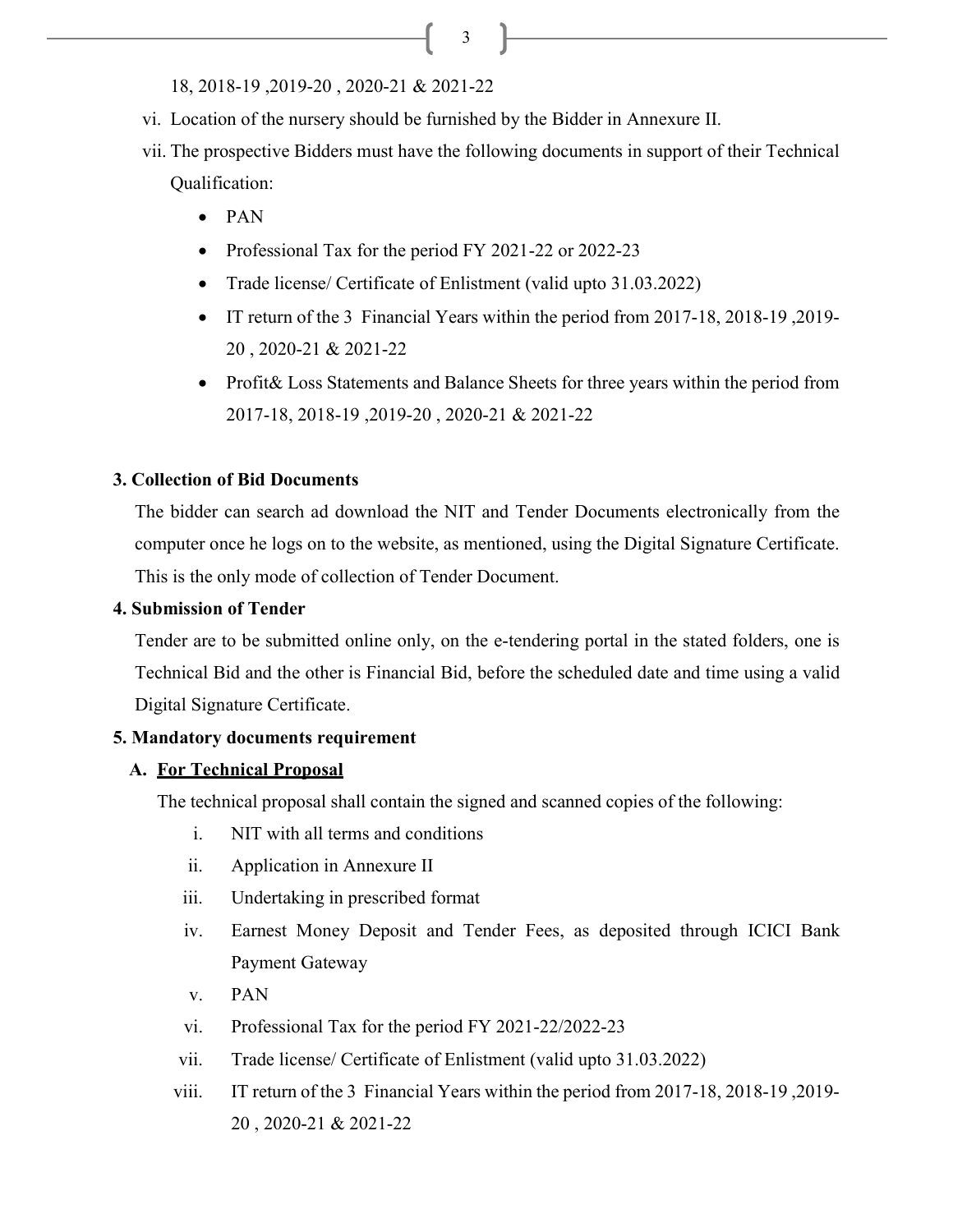ix. Profit& Loss Statements and Balance Sheets for three years within the period from 2017-18, 2018-19 ,2019-20 , 2020-21 & 2021-22 The requisite documents are to be submitted in the respective folder of the E-Tender portal. Failure in submission of any of the above documents or in the

4

# prescribed format shall render the Bidder liable to be rejected/ disqualified.

### B. For Financial Proposal

The Financial proposal should contain-

Bill of Quantity (BOQ):- The Bidder is to quote the rate online in the space marked for quoting Zone wise rate per piece in the BOQ.

The rate is to be quoted in figure as well as in words.

The participant will be rejected in case it is uploaded in the folder of Technical Bid.

## GENERAL TERMS AND CONDITIONS

#### 1. Registration of Bidders

Any Bidder willing to take part in the process of e- Tendering will have to be enrolled and registered with the Government e-Procurement system/ Portal, http://www.wbtenders.gov.in. Each Bidder is to obtain a Digital Signature Certificate for submission of tenders from the approved Service Provider of the National Informatics Centre (NIC).

#### 2. Collection of Bid Documents

The Bidder can search and download NIT and Tender Documents electronically from the Government e-Procurement system using the Digital Signature Certificate. This is the only mode of collection of Tender Documents.

#### 3. Submission of Tender

Tenders are to be submitted online on the website http://www.wbtenders.gov.in in two folders at a time, one in Technical Proposal and the other in Financial Proposal, before the prescribed date and time, using the Digital Signature Certificate. The documents submitted by the Bidder should be properly indexed and self-attested with seal.

#### 4. Earnest Money & Tender Fees

## a. Online Deposition of Earnest Money & Tender Fees

Earnest Money and Tender Fees are to be deposited in favour of the West Bengal State Food Processing & Horticulture Development Corporation Limited through ICICI Bank Payment Gateway failing which the tender will be treated as informal. The Bidders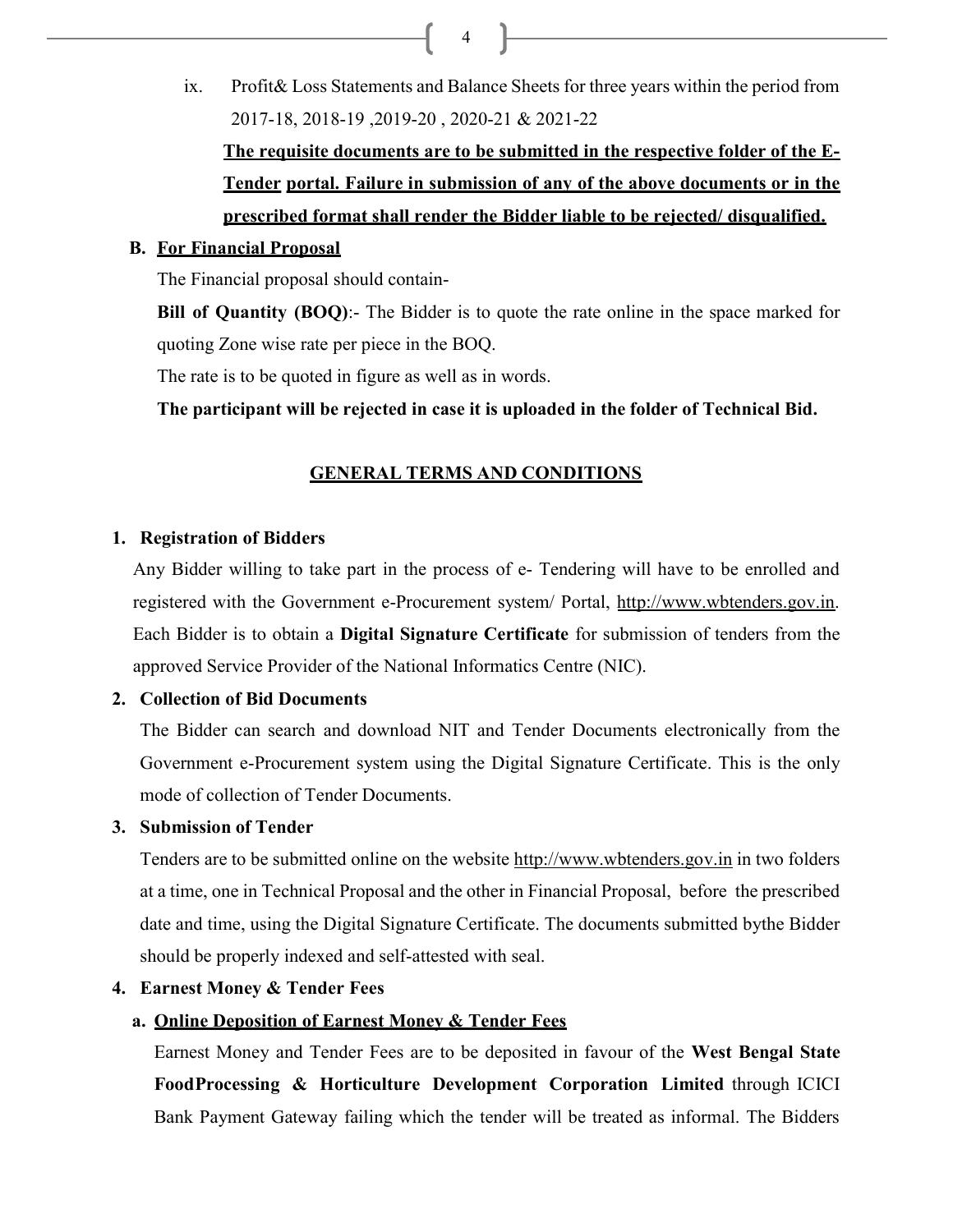5  $\Box$ 

desirous of taking part in the tender have to deposit Earnest Money  $\omega$ , Rs. 20,000/- (Rupees Twenty thousand Only) and Tender Fees @ Rs 2,000/- (Rupees Two Thousand only).

For deposition of Earnest Money (at the prescribed rate) & Tender Fees, the Bidders can refer to the user manual available in "Bidders Manual Kit (Point 10)". Payment should not be made in Corporation's Account directly. It should be deposited through options available on the tendering portal only.

#### b. Refund of Earnest Money deposit

The Earnest Money of all unsuccessful Bidders will be refunded by the WBSFP&HDCL within 30 days from the date of finalization of tender, on receipt of application from the bidder. In case of successful Bidder, the Earnest Money deposit will be released after 30 days from the date of completion of supply. No interest on Earnest Money will be paid by the Corporation.

#### c. Forfeiture of Earnest Money deposit

Earnest Money deposit is liable for forfeiture in the event of:

- a) Withdrawal of offers, while offers are under consideration during the validity period.
- b) Non acceptance of supply order.
- c) Any unilateral revision made by the Bidder during the valid period of the offer.
- d) Failure to execute supply of the entire order or part thereof.

d. **Exemption** of any kind for any of the eligible bidder towards cost of EMD will be according to

- 1. 4245-F(Y) dated 28<sup>th</sup> May'2013 issued by Finance Department, Audit Branch, Govt. of West Bengal.
- 2. 6718-F(Y) dated 08.09.2015 issued by Finance Department, Audit Branch, Govt. of West Bengal.

#### 5. Clarification of Bidding Document

If there be any discrepancy or obscurity in the meaning of any clause of the bid document or if there be any query of the intending bidder, the bidder shall set forth in writing such discrepancies, doubt, obscurity or queries and submit the same to the Corporation marked to the 'MD, WBSFP&HDCL'. The queries may be sent by email to wbsfphdcl $@g$ mail.com. The clarification given in response to the queries shall be final and binding on the bidder.

#### 6. Amendment of Bidding Document

At any time, prior to the deadline for submission of bids, WBSFP&HDCL may, whether at its own initiative or in response to a clarification requested by a prospective bidder, modify the bidding documents by issuing amendments. Any such amendment shall form the part of the bidding document. Such amendments and clarifications will be published on the same website.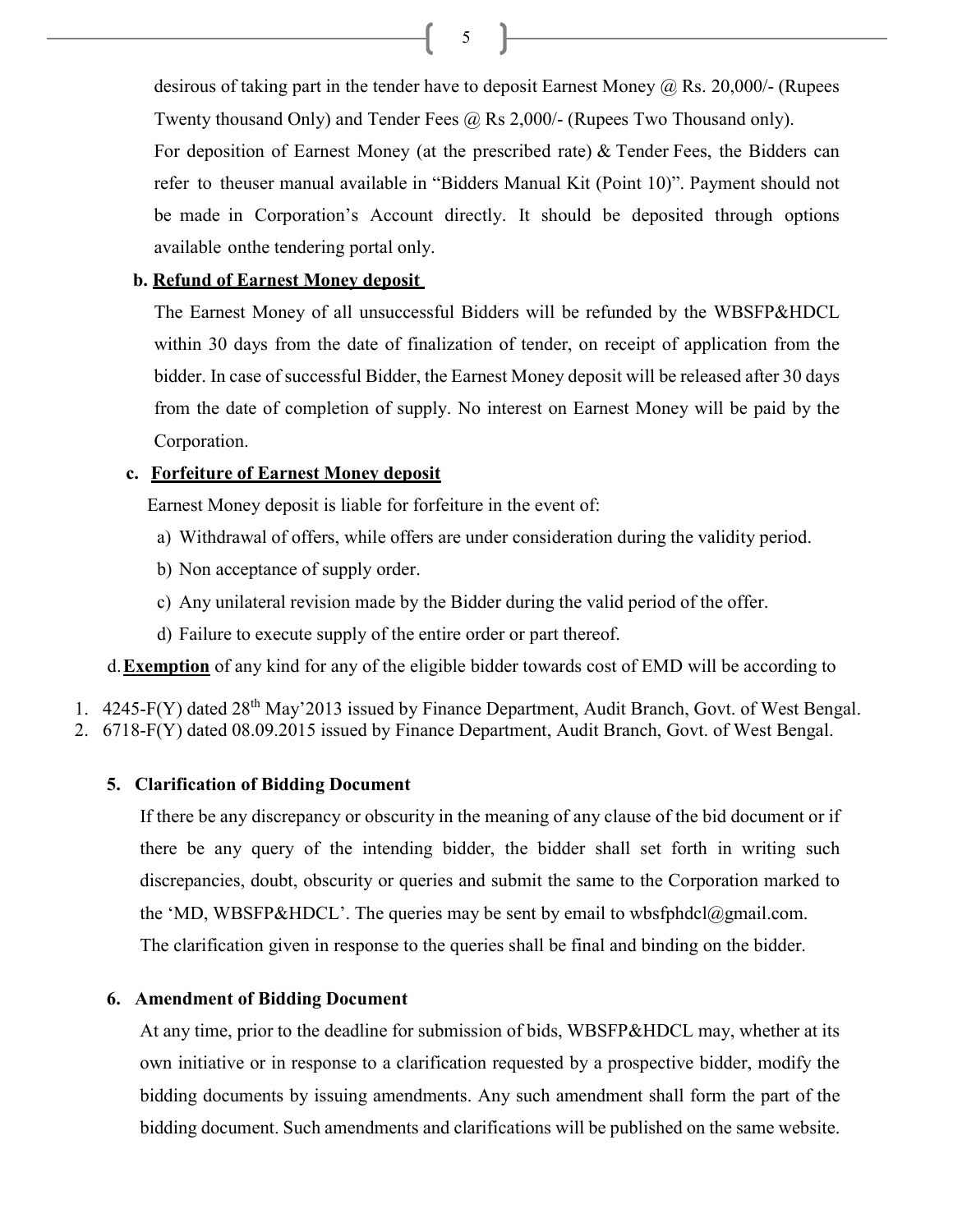Prospective bidders are requested to visit the mentioned websites on a regular basis to keep abreast of any news. WBSFP&HDCL will bear no responsibility or liability for bidders failing to do so.

In order to afford the prospective bidders reasonable time in which to take the amendment into account in preparing their bids, WBSFP&HDCL may extend the deadline for submission of bids. Such amendments, clarifications etc. shall be binding on the bidders and will be given due consideration by the bidders while they submit their bids and invariably enclose such documents as a part of the bid.

## 7. Responsive Bidders

Prospective applicants are advised to note carefully the minimum qualification criteria before tendering the bids. Conditional/ incomplete tender will not be accepted under any circumstances. Bidders fulfilling all conditions and criteria set forth and qualifying in the Technical Bid as wellas making submission of Financial Bid in stipulated manner shall be considered responsive.

## 8. Quoting the rates in BOQ

- a. The intending Bidders are required to quote the rate online. No offline Tender will be entertained.
- b. Bidders are to quote the rate Zone Wise per piece for supply of the planting material at any destination of the Block of the Districts of West Bengal falling under the particular Zone.
- c. All Tender prices quoted in the BOQ shall be inclusive of all kind of Taxes, Cess, charges including packaging, transportation, loading, unloading, carrying and delivery upto the destination, losses, insurance, if any etc.
- d. The price should be firm, final and irrevocable and not subject to any change whatsoever even due to increase in cost of materials, other components, labor cost etc. and any changes or imposition of statutory levies till the completion of supply as per order.

## 9. Rate Validity

The rate shall remain effective ordinarily up to 180 days from the date of acceptance of Tender which may be extended further with mutual consent between the bidder and WBSFP&HDCL, unless terminated prematurely at its discretion and satisfaction.

## 10. Evaluation of Tenders for qualifying in Technical Bid

6  $\Box$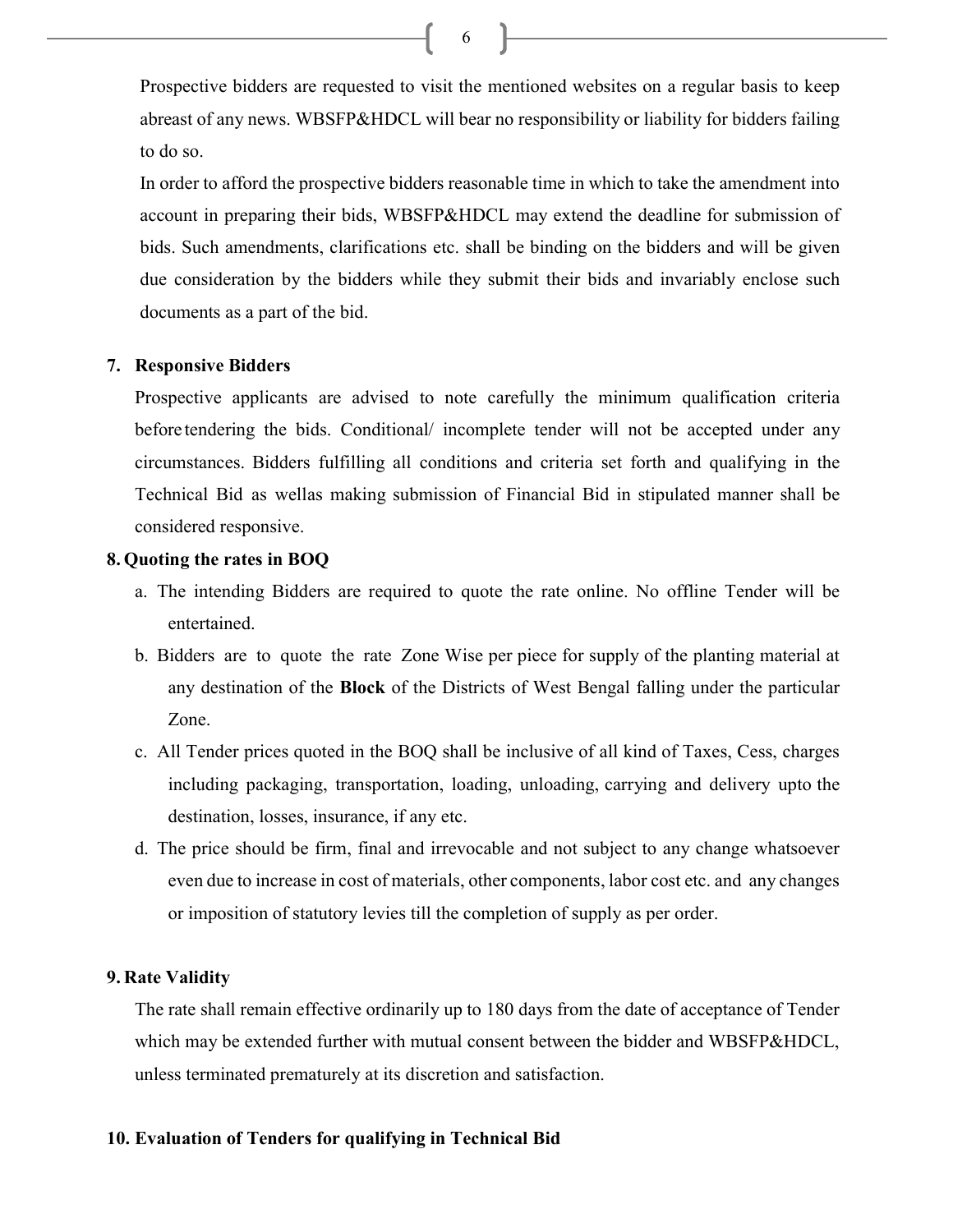7  $\Box$ 

- a. All Bids will be evaluated and compared on the basis of the submitted documents. The Tender Inviting and Accepting Authority will determine the eligibility of each bidder through a Tender Committee. The bidders shall have to satisfy all the clauses specified in eligibility criteria, evaluation committee reserves the right to relax the evaluation criteria.
- b.During the scrutiny or before placing the Work Order, if it comes to the notice of the Tender Inviting Authority that the documents/ credential or any other paper submitted by the Bidder is incorrect/ manufactured/ fabricated, such Bidder's application/ offer shall be rejected without any prejudice.
- c.Technical proposal will be opened first by the Authorized representative of the WBSFP&HDCL electronically using Digital Signature Certificate.
- d.The Bidders may remain present at the office of WBSFP&HDCL during opening of Technical Proposals, if they so desire.
- e.Technical Proposals declared technically eligible by the Tender Committee will only be accepted and qualify for next stage of evaluation.

#### 11. Evaluation of Tender for qualifying in Financial Bid

- a. Financial proposals of only those Bidders declared technically eligible by the Tender Committee will be opened electronically on the web portal on the prescribed date.
- b. The encrypted copies will be decrypted and the rates will be downloaded and read out to the Bidders remaining present at that time and to be handed over to the Tender Committee.
- c. Pursuant to the scrutiny and decision of the Tender Committee, the summary list of eligible Bidders whose Financial Proposals will be considered will be uploaded in the web portal.
- d. Lowest quoted rate shall normally be accepted. However, the Tender Inviting Authority reserves the right to accepting a bid other than the lowest on a specific ground to be recorded in writing.
- e. The Tender Inviting Authority does not bind itself to accept any or all bids and reserves the right to reject any or all bids without assigning any reason whatsoever.

#### 12. Inspection of the nurseries of the valid Bidder

The nursery of the valid Bidder may be inspected by the official representatives of the Corporation before issuance of the supply order.

#### 13. Issue of supply order

The supply order will be issued to the L1 Bidder up to the available stock position of the requisitioned planting materials subject to the maximum of the certified capacity of the NHB

Further, the total requirement may increase / decrease by 10% of the quantity as mentioned above from time to time depending on the changing scenario.

Before issuance of the supply order, the Tender Inviting Authority may physically verify the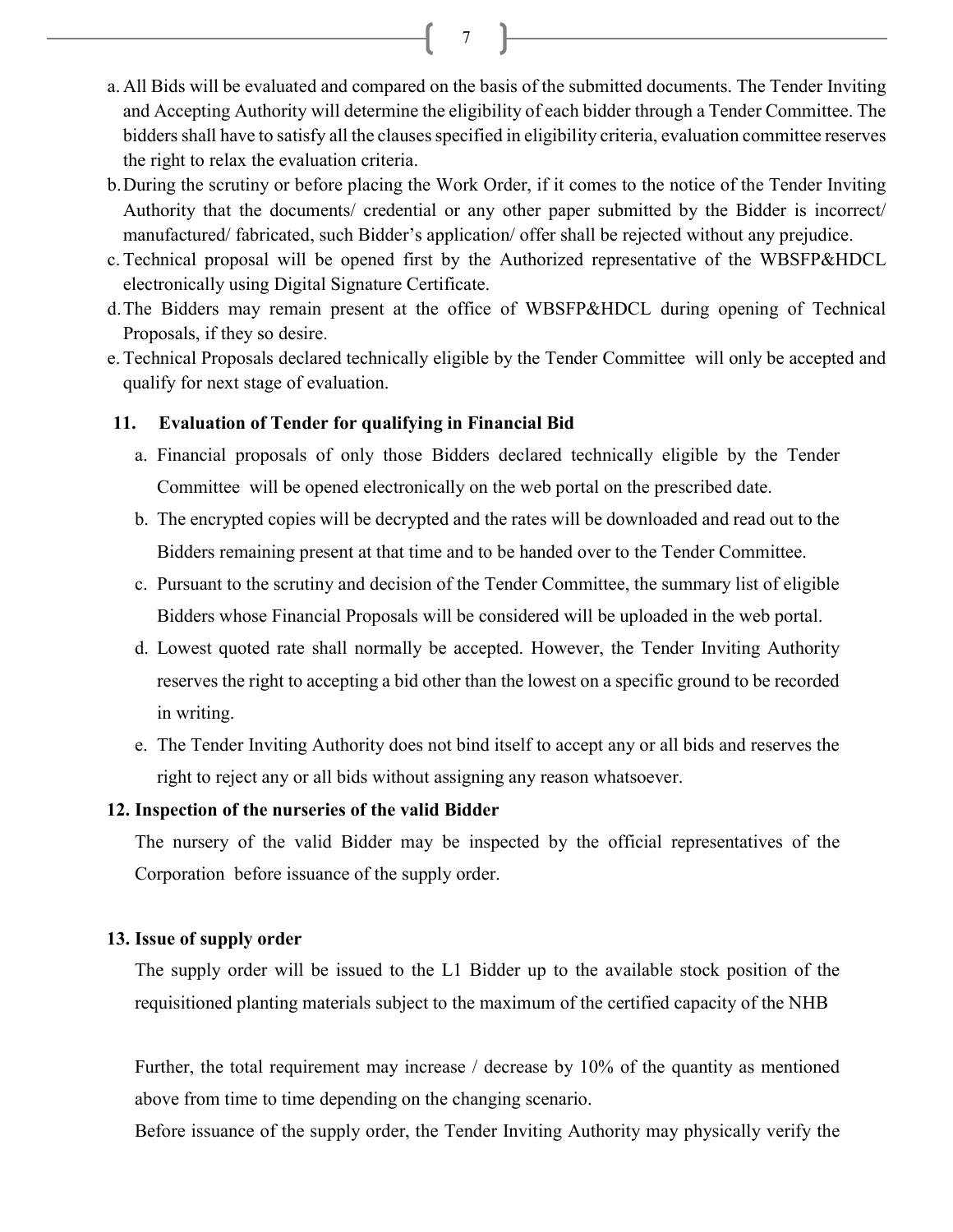8

credentials and other documents of the lowest bidder if found necessary. After verification, if it is found that the documents submitted by the lowest bidder are either manufactured or false, in that case, supply order will not be issued in favour of the said bidder under any circumstance and the Earnest Money deposited to this effect will be forfeited.

## 14. Splitting of Orders

The Corporation may decide to split the order amongst two or more bidders according to the exigencies of the case, at L1 rate.

## 15. Agreement

The selected Bidder shall have to execute an Agreement in the prescribed format with WBSFP&HDCL within 7 days from the date of receipt of the order. The format of the agreement shall be communicated to the selected bidder along with the order.

#### 16. Completion period of supply

The  $B$  i d d e r shall undertake to complete the supply within 30 working days from the date of receipt of supply order

## 17. Changes in specification

No deviation from the specification prescribed by the Corporation will be accepted by the authority.

## 18. Adherence to the prescribed Specifications

No deviation from the specifications prescribed by the Corporation will be accepted by the Authority.

## 19. Right to accept any bid and/ or to reject any or all bids

The Corporation reserves the right to accept or reject any or all bids and to annul the tendering process and all bids prior to issue supply order, without thereby, incurring any liability to the affected Bidder or Bidders or any liability to inform the Bidder of the ground for such action.

## 20. Delay in supply & Penalty

It is emphasized by the Corporation and understood by the Bidder that the period of delivery, stipulated in the supply order is the essence of the work. It is admitted by the bidder that any delay in delivery may obviate the necessity of supply and thereby affect the interest of the Corporation. If the reason of delay is beyond the control of the Bidder, then it should be communicated to the Corporation in writing for its necessary intervention and resolution.

If the bidder fail to deliver the plants within the time specified due to his fault or inefficiency, a sum equal to 0.5% of the price of the delayed material will be deducted from the final bill of the bidder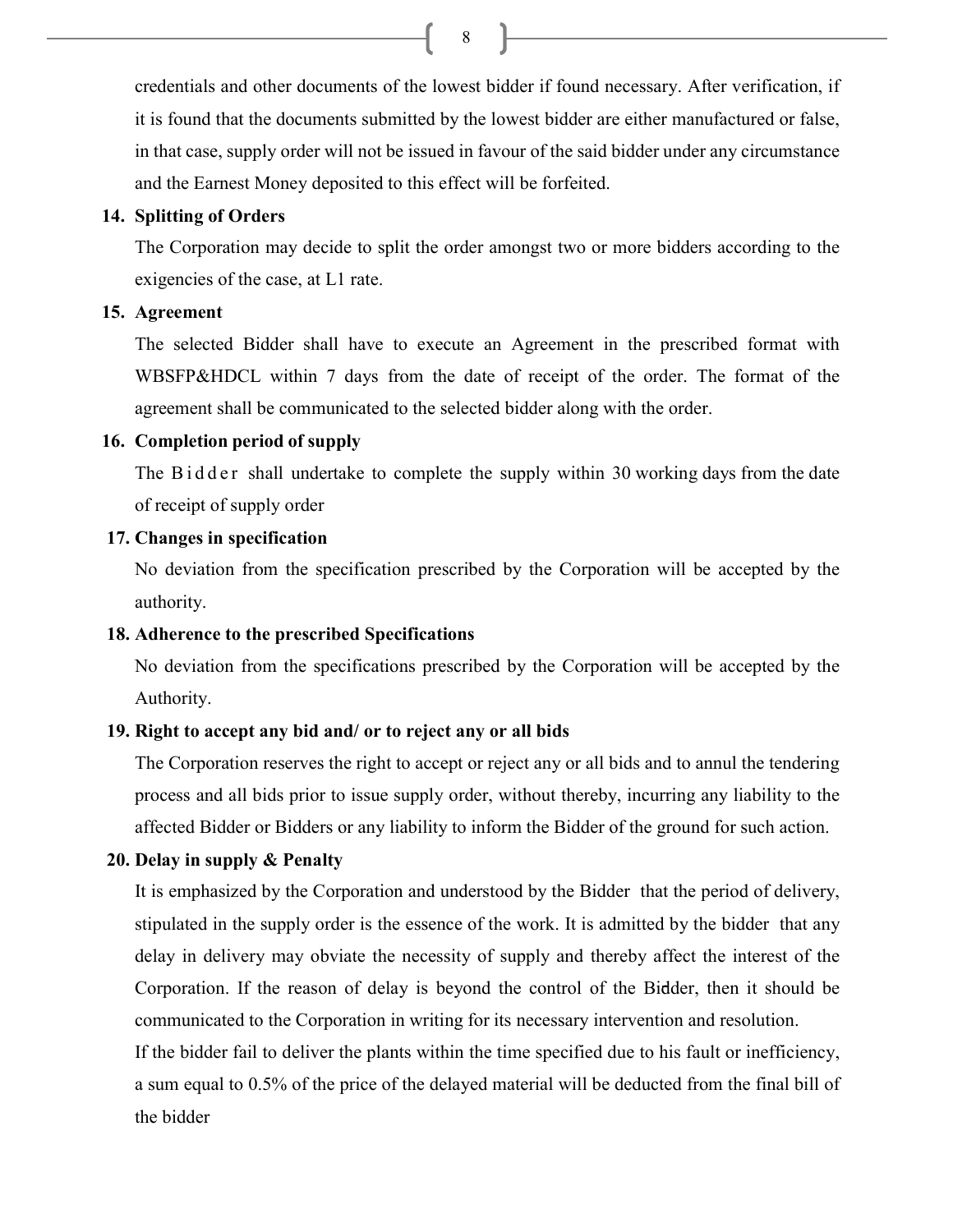If the reason for non-supply or delay is beyond the control of the Bidder, the bidder has to communicate the difficulty, with valid justified reason, in writing to the WBSFP&HDCL, for non-imposition of the penalty.

## 21. Delivery of material

- a. The bidder has to supply the indented item upto the *Block* level of the concerned District within 30 working days from the date of receipt of the supply order.
- b. The delivery time will be within 10 AM to 5 PM. The bidder shall contact the receiving authority before supply of the indented items.
- c. The materials will be checked thoroughly by the recipient Authority at the point of delivery and put their finding with regards to the quality and quantity on the body of the supply challan. Sufficient time will be provided by the Bidder for checking the quantity and quality of the supplied materials at delivery point.
- d. The substandard materials (if any), lacking the specification, will be rejected outright and the bidder will be liable to replace the said quantity within 7 calendar days from the date of such rejection.
- e. Prior to putting the Certificate/ Acknowledgement on the challans, the recipient authority shall satisfy himself of the quality and quantity.

## 22. Grounds for Disqualification

- a. During scrutiny or at any stage of bidding process or even after issuance of supply order, if it comes to the notice of the Tender Inviting Authority that the Bidder has wilfully made any misleading or false representation in the documents/ statements and attachments submitted as the proof of the qualification requirements
- b. If the Bidder fails to complete the supply within the period stipulated in the supply order due to his own fault/ inconvenience

Then in both the cases, the Corporation shall reserve the right to forfeit the Earnest Money deposited by the Bidder and also debar him from participation in the Tender process of the Corporation for the next 3(three) consecutive years. The Corporation shall take necessary penal action, including initiation of the proceeding of blacklisting against the Bidder.

#### 23. Force Majeure

It is hereby defined as any cause, which is beyond the control of the Bidder or the Corporation, which such party could not foresee or with a reasonable amount of diligence could not have foreseen and which substantially affects the performance of the contract, such as

9  $\Box$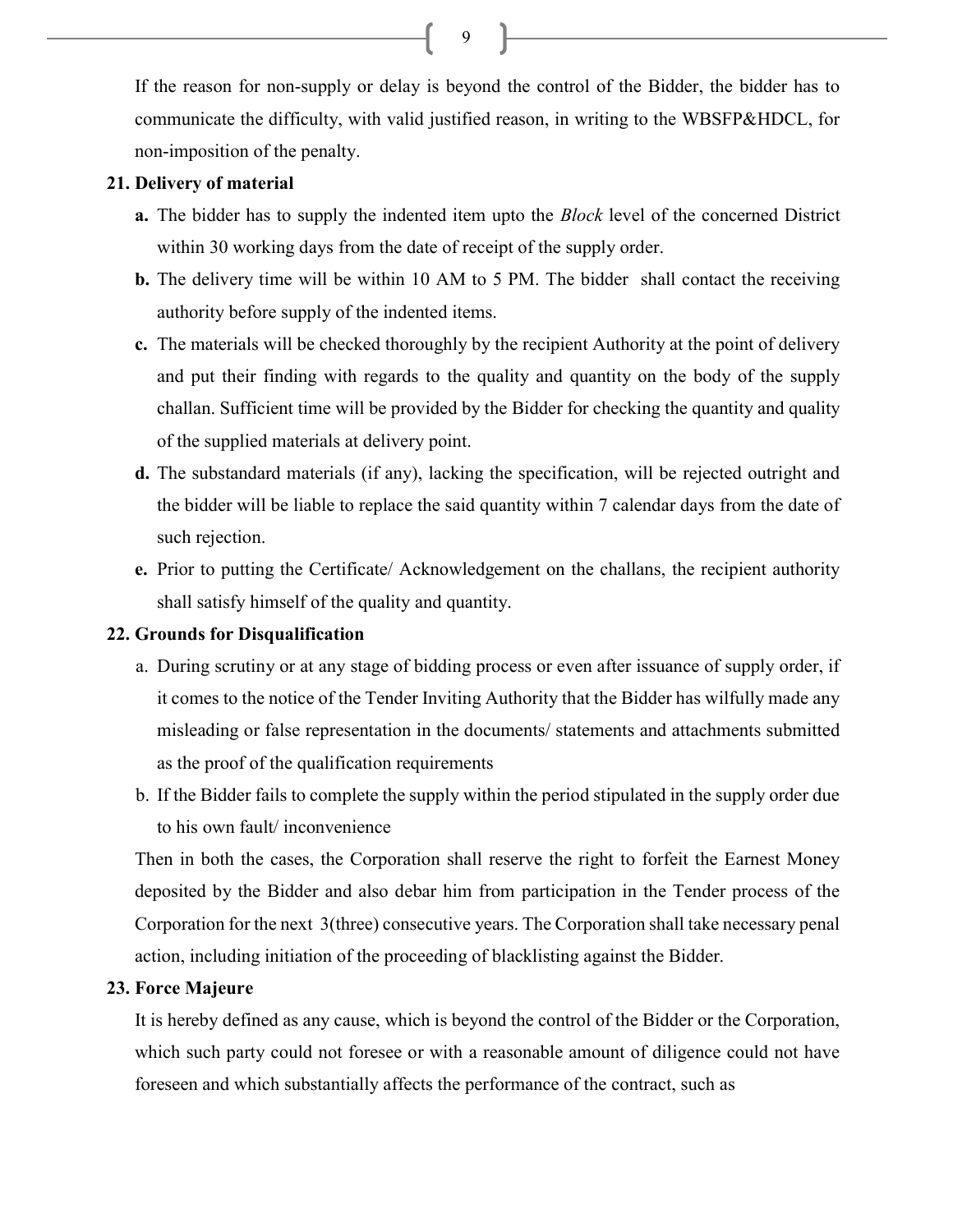- a. War, Hostilities or warlike operations (whether a state of war be declared or not), invasion, act of foreign enemy and civil war.
- b. Rebellion, revolution, insurrection, mutiny, usurpation of civil or military, Government Conspiracy, riot, civil commotion and terrorist area.
- c. Confiscation, nationalization, mobilization, commandeering or requisition by or under the order of any Government or de facto authority or ruler , or any other act or failure to act of any local Sate or National Government authority.
- d. Strike, Sabotage, lockout, lockdown, curfew, embargo, import restriction, port congestion, lack of usual means of public transportation, logistics and communication, industrial dispute, shipwreck, shortage of power supply, epidemics, pandemic, quarantine and outbreak of plague or other virus
- e. Earthquake, landslide, volcanic activity, torrential rain, fire, flood or inundation, tidal wave, typhoon or cyclone, hurricane, pandemic, nuclear and pressure waves or other natural or physical disaster.
- f. If either party is prevented, hindered or delayed from or in performing any of its obligations under the Contract by an event of Force Majeure, then it shall notify the other in writing of the occurrence of such event and the circumstances of the event of Force Majeure within thirty days after the occurrence of such event. The party who has given such notice shall be excused from the performance or punctual performance of its obligations under the Contract for so long as the relevant event of Force Majeure continues and to the extent that such party's performance is prevented, hindered or delayed.
- g. The party or parties affected by the event of Force Majeure shall use reasonable efforts to mitigate the effect of the event of Force Majeure up to its or their performance of the Contract and to fulfill its or their obligation under the Contract but without prejudice to either party's right to terminate the Contract.
- h. No delay or non-performance by either party to this Contract caused by the occurrence of any event of Force Majeure shall :
	- Constitute a default or breach of the contract.
	- Give rise to any claim for damages or additional cost or expense occurred by the delay or non-performance. If, and to the extent, that such delay or non-performance is caused by the occurrence of an event of Force Majeure.

#### 24. Disputes

 $10$   $\overline{\phantom{1}}$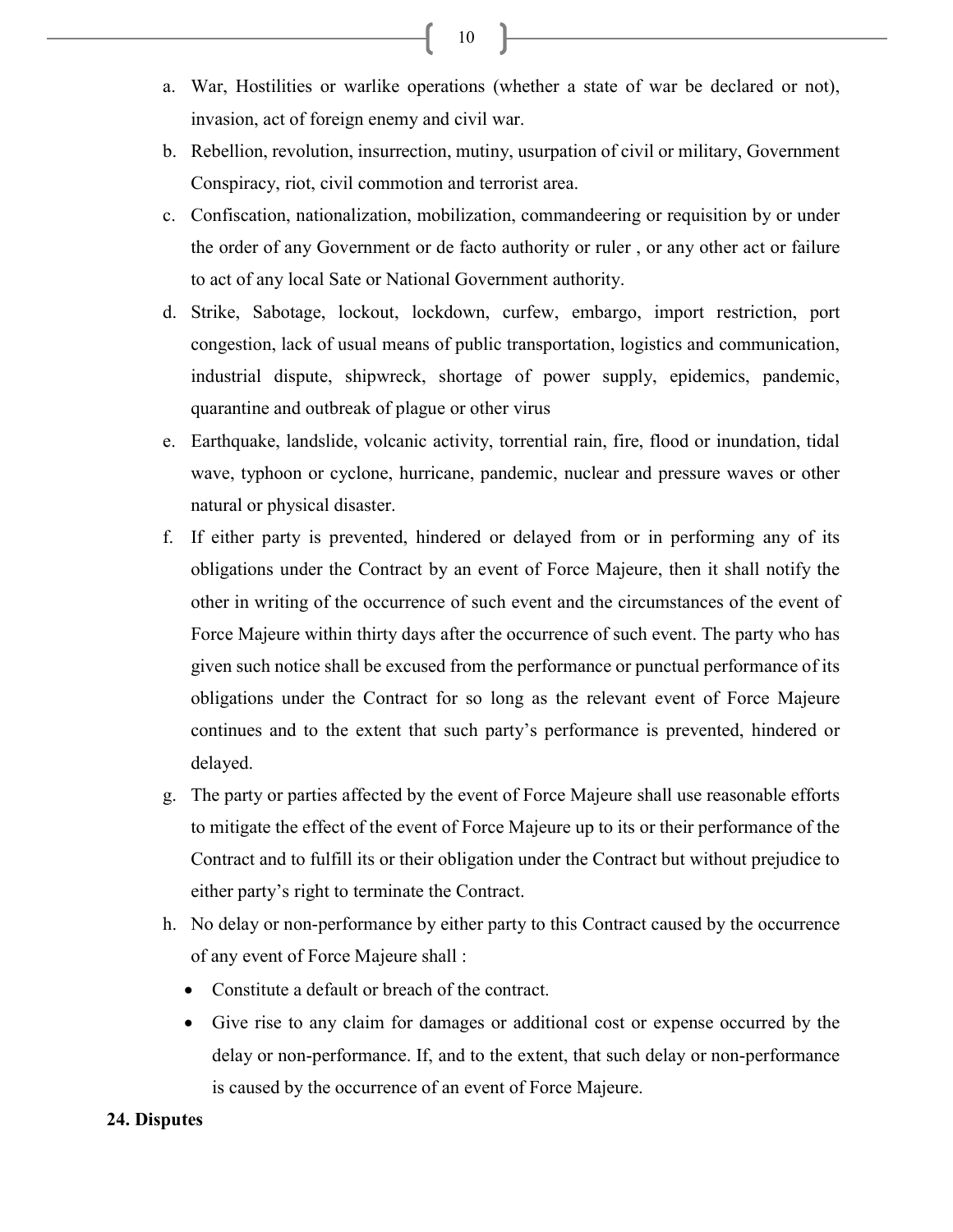In the event of any question/dispute or difference arising between WBSFP&HDCL and the Agency on any matter covered by these Terms & Conditions or arising directly or indirectly therefrom or connected with these Terms & Conditions in any manner, the matter shall be sorted out between the Managing Director, WBSFP&HDCL and the Agency and in the case of non-resolution of dispute the matter shall be referred to the ACS / Pr. Secretary / Secretary of the Department of Food Processing Industries and Horticulture, Govt. of West Bengal. When at that level the dispute is not resolved, the dispute would be resolved by the sole Arbitrator appointed jointly by the two parties and his award shall be final.

The High Court of Calcutta alone shall have jurisdiction to adjudicate thereon.

The place of Arbitration will be Kolkata and the language shall be English. The award of the Arbitrator shall be binding on both the parties.

#### 25. Negotiations

It is clarified that normally no rate negotiation will be done and therefore the Bidders should quote their lowest prices only, however, the Corporation may negotiate the rates with the L1 Bidder in exigencies, if required to do so.

#### 26. Payment of Bill

- a. Invoice/ Bills, along with original receipted copy of Challan, have to be presented to the WBSFP&HDCL after completion of supply, the supplier shall receive payments on back to back basis i.e., WBSFPHDCL will pay to be supplier only after receiving of payments from concerned Government Departments/ Authority. The Corporation will not take any responsibility for payment until it has received payment from the concerned Govt. Departments/ Authority. No interest can be claimed by the Agency for any delay of receiving payment from Indenting Authority through Bank Transfer, to the *bidder's* acknowledged Bank Account, after deducting penalties, if any, arising due to sub standard/ delay supply.
- b. The details of the Bank Account (Account No. and IFSC Code, Bank Name and Branch) and name of the Account Holder shall be submitted along with the Bill. If these details are given on a separate page, then that page must also be signed by the same person who is signing the Invoice / Bills along with stamp / seal.

S/d

MANAGING DIRECTOR WBSFP&HDCL

 $11 \quad \boxed{\qquad}$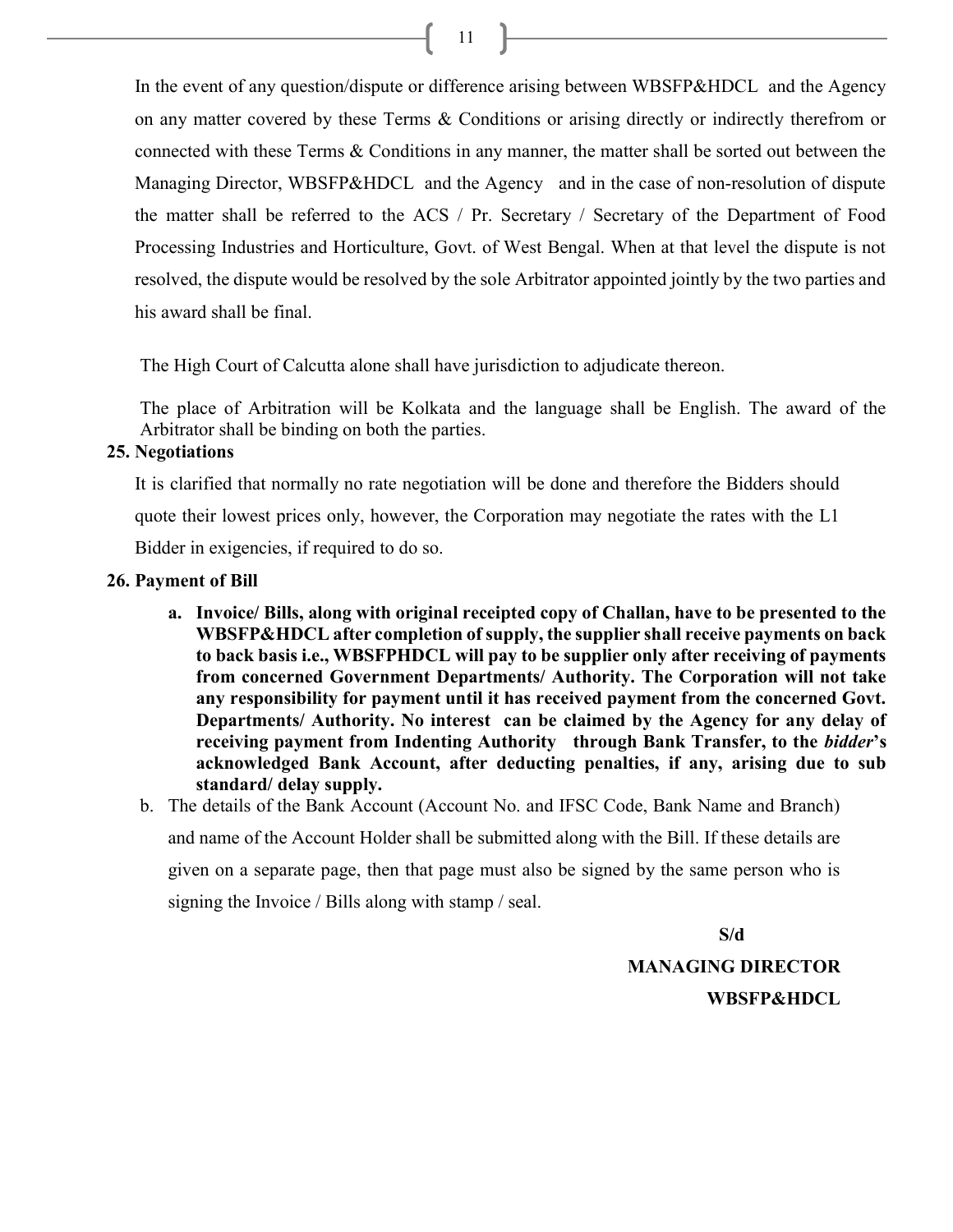## ANNEXURE – I

# Name of the Item: Coconut Variety: East Coast all

## Desirable technical characteristics:

| S1.<br>No.     | <b>Characters</b>       | <b>Specifications</b>                                        |
|----------------|-------------------------|--------------------------------------------------------------|
|                | Type of Sapling         | Planting materials should be true to type & healthy.         |
|                |                         | Generally 9 to 12 month old which have 6-8 leaves            |
| 2              | Root system             | Well established sufficient roots which are properly secured |
|                |                         | in earthen ball                                              |
| 3              | Height of plant         | Plant should not be less than 60 cm in height                |
| $\overline{4}$ | Diameter of stem        | 10-12 cm collar girth when they are 9-12 month old. Early    |
|                |                         | splitting of leaves in another criteria in the selection of  |
|                |                         | coconut seedling.                                            |
| 5.             | Disease / pest (Health) | Healthy and free from pest and diseases                      |
|                | standard)               |                                                              |

 $12$ 

ſ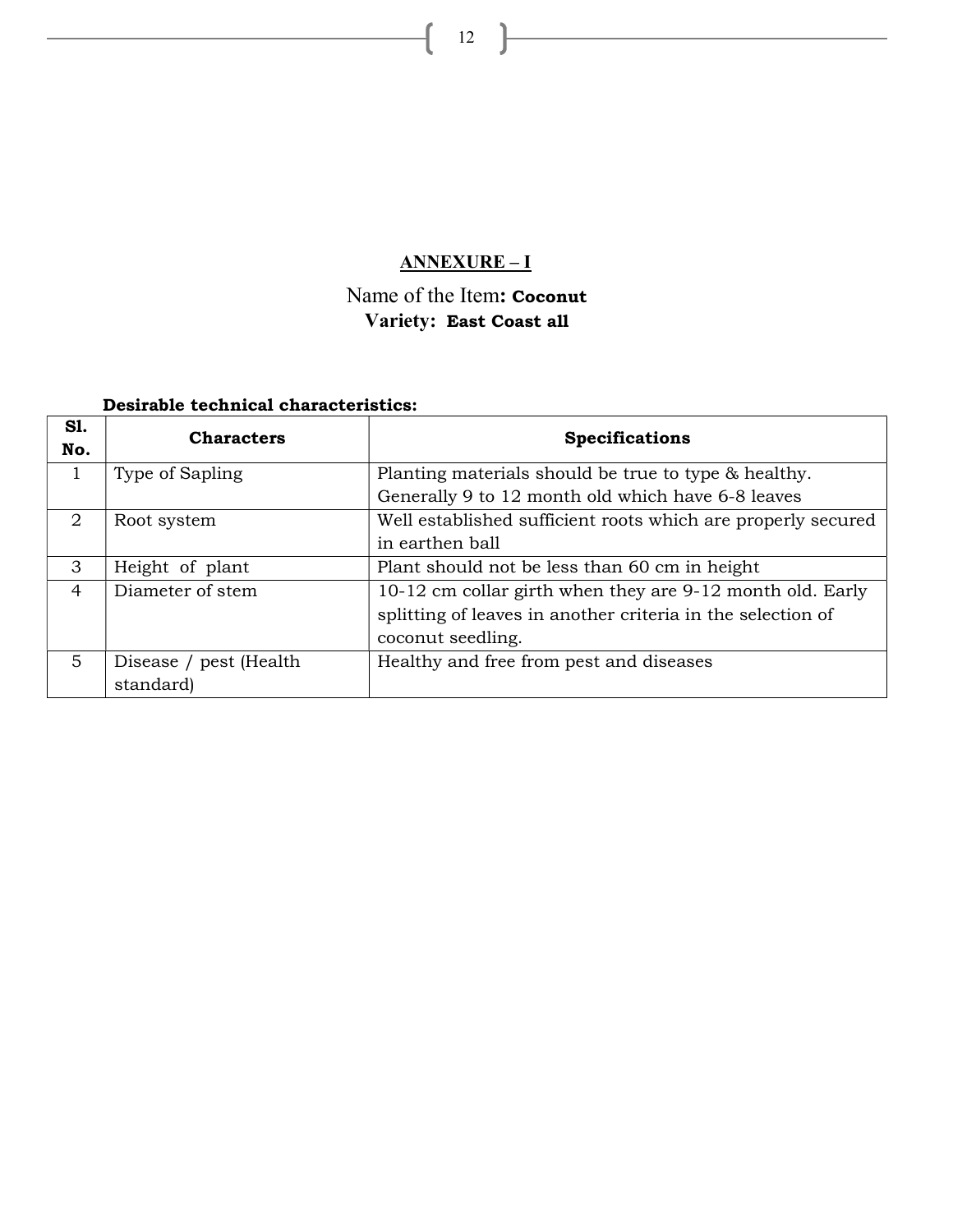#### ANNEXURE – II Application for participation in Technical Bid

To, The Managing Director WBSFP&HDCL Benfish Tower (6<sup>th</sup> Floor) 31, GN Block, Salt Lake, Kolkata – 700091

### Sub: Supply of Coconut Ref No.: NIT /WBSFPHDCL/1770/2022-23 dated 18.05.2022

Sir/ Madam,

Having examined the terms & conditions of the above NIT, I do hereby submit the following information and relevant documents for furtherance of my proposal for participation in the tender –

#### Eligibility Particulars

| Sl. No.        | <b>Particulars</b>                                | <b>Details thereof</b>              |
|----------------|---------------------------------------------------|-------------------------------------|
| 1.             | Name of the Bidder                                |                                     |
| 2.             | a) Full Office address                            |                                     |
| $\overline{3}$ | b) E-mail ID                                      |                                     |
| $\overline{4}$ | c) Mobile No.                                     |                                     |
| 5              | Name of the contact person with Mobile number     |                                     |
| 6              | a) Location of the Nursery                        |                                     |
| $\overline{7}$ | b) No. of Planting Material available             | Crop:<br>Variety:<br>Qty Available: |
| 8              | Documents to be submitted by the Bidder           |                                     |
|                | (scanned copies to be uploaded)                   |                                     |
| 9              | a) Tender documents                               |                                     |
| 10             | b) EMD & Tender Fees                              |                                     |
| 11             | d) Credential                                     |                                     |
| 12             | e) PAN                                            |                                     |
| 13             | f) Professional Tax                               |                                     |
| 14             | g) Trade License                                  |                                     |
| 15             | i) IT return of the 3 Financial Years within the  |                                     |
|                | period from 2017-18, 2018-19, 2019-20, 2020-21    |                                     |
|                | & 2021-22                                         |                                     |
| 16             | j)Profit& Loss Statements and Balance Sheets for  |                                     |
|                | three years within the period from 2017-18, 2018- |                                     |
|                | 19, 2019-20, 2020-21 & 2021-22                    |                                     |
| 17             | Any Other Point considered to furnish             |                                     |

## UNDERTAKING

I do hereby undertake:

13